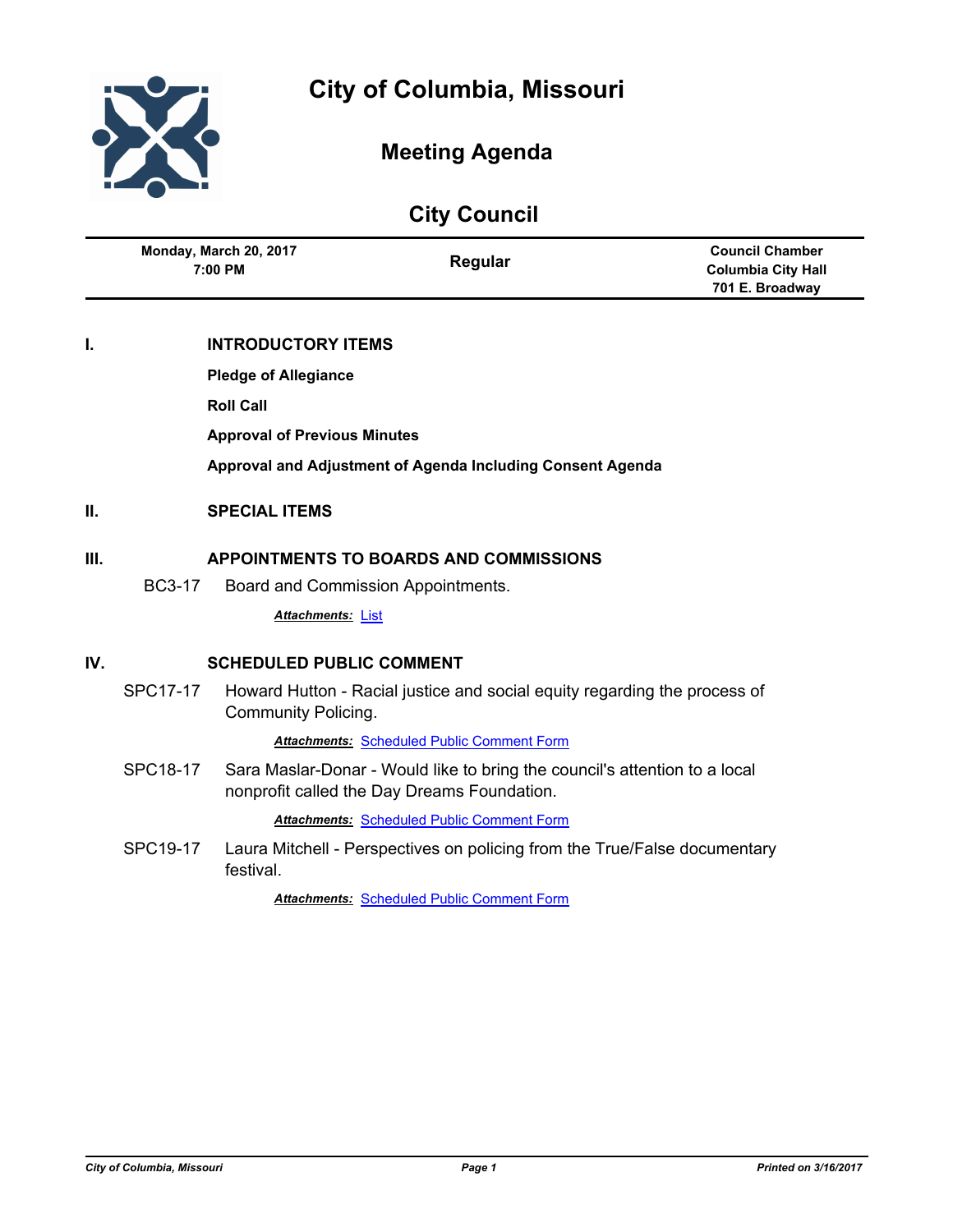# **V. PUBLIC HEARINGS**

PH2-17 Consideration of the Unified Development Code.

(Supporting Documentation is located with B43-17.) (Continued from the March 11, 2017 Council Meeting.)

*Recommended Action:* [See B43-17A/Mayor Memo]

# *Attachments:* [Council Memo](http://gocolumbiamo.legistar.com/gateway.aspx?M=F&ID=a6e1569d-6127-4403-8f1a-c7d2e22e1a84.docx)

B43-17**A** Repealing Article III of Chapter 12A and Chapters 20, 23, 25 and 29 of the City Code; enacting a new Chapter 29 of the City Code to establish a Unified Development Code; amending Chapters 2, 6, 13, 24 and 27 of the City Code as it relates to the Unified Development Code (Case No. 16-110). (Continued from the March 11, 2017 Council Meeting.) (See attachments associated with this item on the following pages.)

*Recommended Action:* [Read & Vote/Mayor Memo]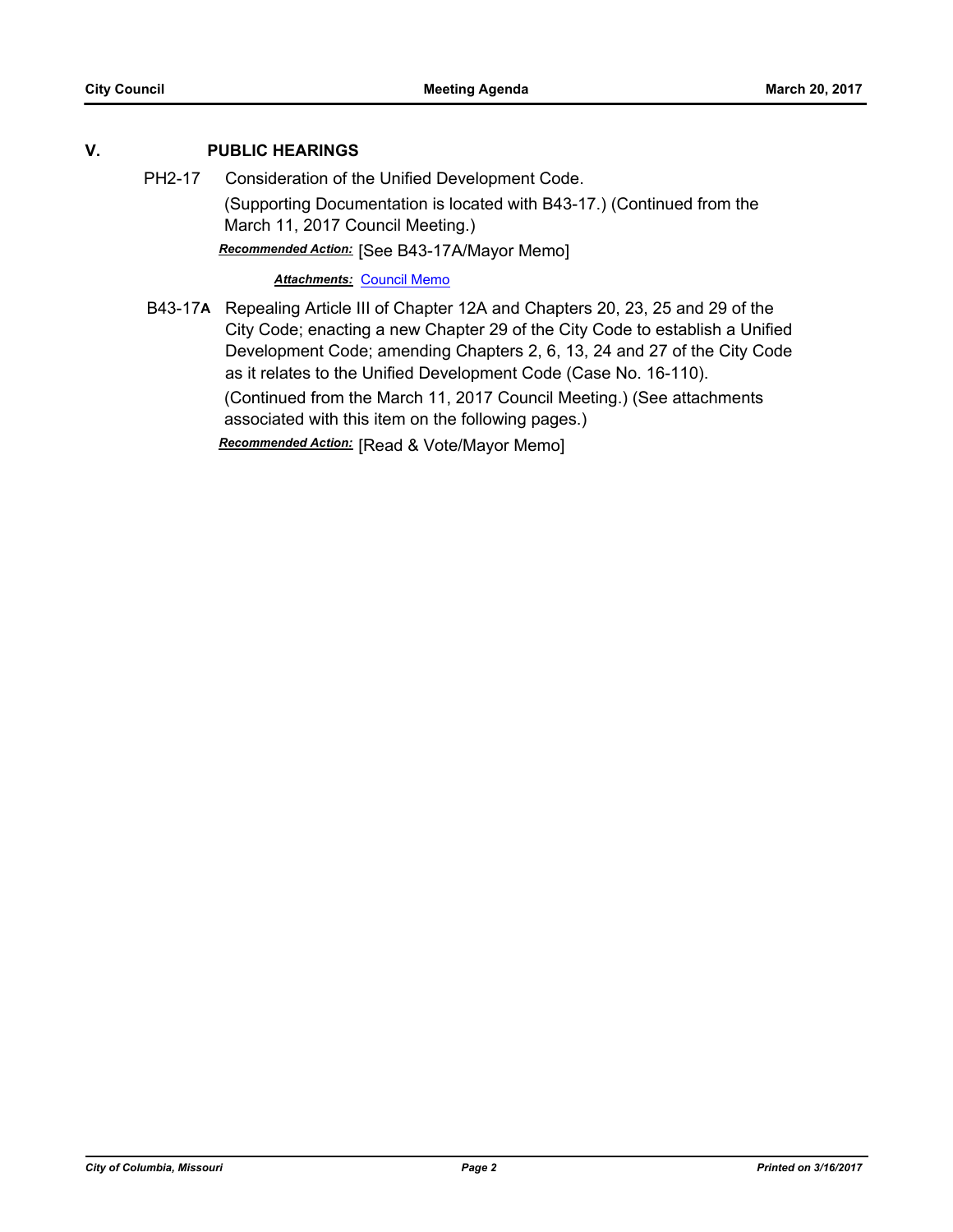| Attachments: B43-17A - Ordinance (Includes 3-11-2017 Amendments)                |  |  |  |
|---------------------------------------------------------------------------------|--|--|--|
| Exhibit A to B43-17A - Ch. 29, Article 1 (Includes 3-11-2017 Amendments)        |  |  |  |
| <b>Exhibit A to B43-17A - Ch. 29, Article 2 (Includes 3-11-2017 Amendments)</b> |  |  |  |
| Exhibit A to B43-17A - Ch. 29, Article 3 (Includes 3-11-2017 Amendments)        |  |  |  |
| Exhibit A to B43-17A - Ch. 29, Article 4 (Includes 3-11-2017 Amendments)        |  |  |  |
| Exhibit A to B43-17A - Ch. 29, Article 5 (Includes 3-11-2017 Amendments)        |  |  |  |
| <b>Exhibit A to B43-17A - Ch. 29, Article 6 (Includes 3-11-2017 Amendments)</b> |  |  |  |
| Exhibit A to B43-17A - Appendix A (Includes 3-11-2017 Amendments)               |  |  |  |
| M-DT Regulating Plan dated 3-20-17                                              |  |  |  |
| Amendments For Council Consideration (3-20-17 meeting packet)                   |  |  |  |
| Correspondence from Public (3-20-17 meeting packet)                             |  |  |  |
| Amendments 38-40 (Provided for Council Consideration at 3-11-17 meeting)        |  |  |  |
| <b>Amendments For Council Consideration (3-11-17 meeting packet)</b>            |  |  |  |
| Correspondence from Public (for the 3-11-17 meeting packet)                     |  |  |  |
| <b>Amendments For Council Consideration (3-6-17 meeting packet)</b>             |  |  |  |
| Supplemental - M-DT Map Series (2014 through 2016)                              |  |  |  |
| Correspondence from Public (for the 3-6-17 meeting packet)                      |  |  |  |
| <b>Amendments - Clerical Errors (2-22-17)</b>                                   |  |  |  |
| Correspondence from Public (for the 2-25-17 meeting packet)                     |  |  |  |
| <b>Council Memo</b>                                                             |  |  |  |
| Staff Report to Planning and Zoning Commission                                  |  |  |  |
| Attachment to PZC Rpt - Attachment 1 - 29-2.1 (Zoning Districts)                |  |  |  |
| Attachment to PZC Rpt - Attachment 2 - Table 29-3.1 (Permitted Use Table))      |  |  |  |
| Attachment to PZC Rpt - UDC Errata Sheet (12-30-16)                             |  |  |  |
| Attachment to PZC Rpt - Errata Sheet Attachments A & B                          |  |  |  |
| Attachment to PZC Rpt - Regulating Plan M-DT (Mixed-use Downtown) District      |  |  |  |
| General Public Correspondence - received after 12-30-16                         |  |  |  |
| General Public Correspondence - received after 12-9-16                          |  |  |  |
| General Public Correspondence as of 12-9-16                                     |  |  |  |
| Correspondence, Mixed-Use Downtown as of 12-9-16                                |  |  |  |
| Correspondence Boards & Commissions as of 12-9-16                               |  |  |  |
| Correspondence Neighborhood Protection as of 12-12-16                           |  |  |  |
| Correspondence Overlay Districts as of 12-9-16                                  |  |  |  |
| Correspondence Permitted Use Table as of 12-9-16                                |  |  |  |
| <b>Excerpts from Minutes - 10/20/16 Public Hearing</b>                          |  |  |  |
| <b>Excerpts from Minutes - 10/27/16 Public Hearing</b>                          |  |  |  |
| <b>Excerpts from Minutes - 11/2/16 Public Hearing</b>                           |  |  |  |
| Excerpts from Minutes - 11/10/16 Public Hearing                                 |  |  |  |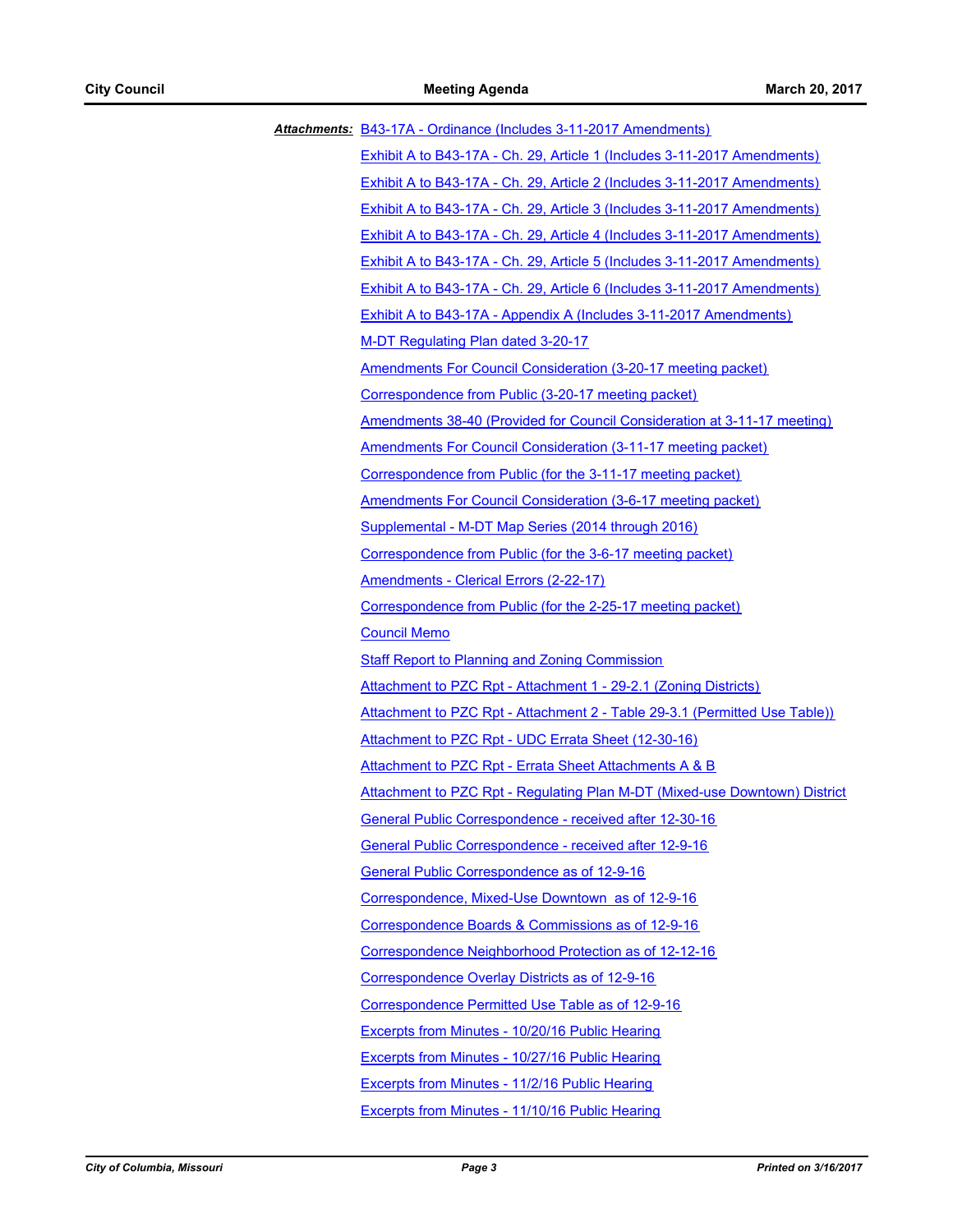[Excerpts from Minutes - 11/16/16 Public Hearing](http://gocolumbiamo.legistar.com/gateway.aspx?M=F&ID=ac540c5a-5ccc-491a-aada-77e009d72c25.docx)

[Excerpts from Minutes - 12/12/16 Public Hearing](http://gocolumbiamo.legistar.com/gateway.aspx?M=F&ID=759b031b-5834-4039-a800-22ae2afee73b.docx)

[Excerpts from Minutes - 12/15/16 Public Hearing](http://gocolumbiamo.legistar.com/gateway.aspx?M=F&ID=e4563f3f-e569-44e3-b5e5-5ee6812fc325.docx)

[Excerpts from Minutes - 1/5/17 Public Hearing](http://gocolumbiamo.legistar.com/gateway.aspx?M=F&ID=56c84593-9c2d-41ed-873e-7399d8aac3e4.docx)

[Prior - Ordinance](http://gocolumbiamo.legistar.com/gateway.aspx?M=F&ID=f4ec269a-c5ad-46d2-bbfd-bfb8fd8b23e6.doc)

[Prior - Exhibit A to Ordinance - UDC Chapter 29, Article 1](http://gocolumbiamo.legistar.com/gateway.aspx?M=F&ID=8f7b1b0d-818c-4c0f-a485-63e5dc2e6edf.pdf)

[Prior - Exhibit A to Ordinance - UDC Chapter 29, Article 2](http://gocolumbiamo.legistar.com/gateway.aspx?M=F&ID=7852b854-4230-459c-8679-e256a6f3185f.pdf)

[Prior - Exhibit A to Ordinance - UDC Chapter 29, Article 3](http://gocolumbiamo.legistar.com/gateway.aspx?M=F&ID=a68796f1-5e8e-4a61-97f9-ed85833e2a37.pdf)

[Prior - Exhibit A to Ordinance - UDC Chapter 29, Article 4](http://gocolumbiamo.legistar.com/gateway.aspx?M=F&ID=396d3ce2-18b2-4883-9b8a-12aba45a6be8.pdf)

[Prior - Exhibit A to Ordinance - UDC Chapter 29, Article 5](http://gocolumbiamo.legistar.com/gateway.aspx?M=F&ID=76d68518-96a7-45c2-b8ee-c67eb1638464.pdf)

[Prior - Exhibit A to Ordinance - UDC Chapter 29, Article 6](http://gocolumbiamo.legistar.com/gateway.aspx?M=F&ID=20219d4e-4acd-4dc2-8b1d-0d2f8df99bee.pdf)

[Prior - Exhibit A to Ordinance - UDC Appendix A](http://gocolumbiamo.legistar.com/gateway.aspx?M=F&ID=3c3b1207-832e-4f32-8845-2aaeebe4f60c.pdf)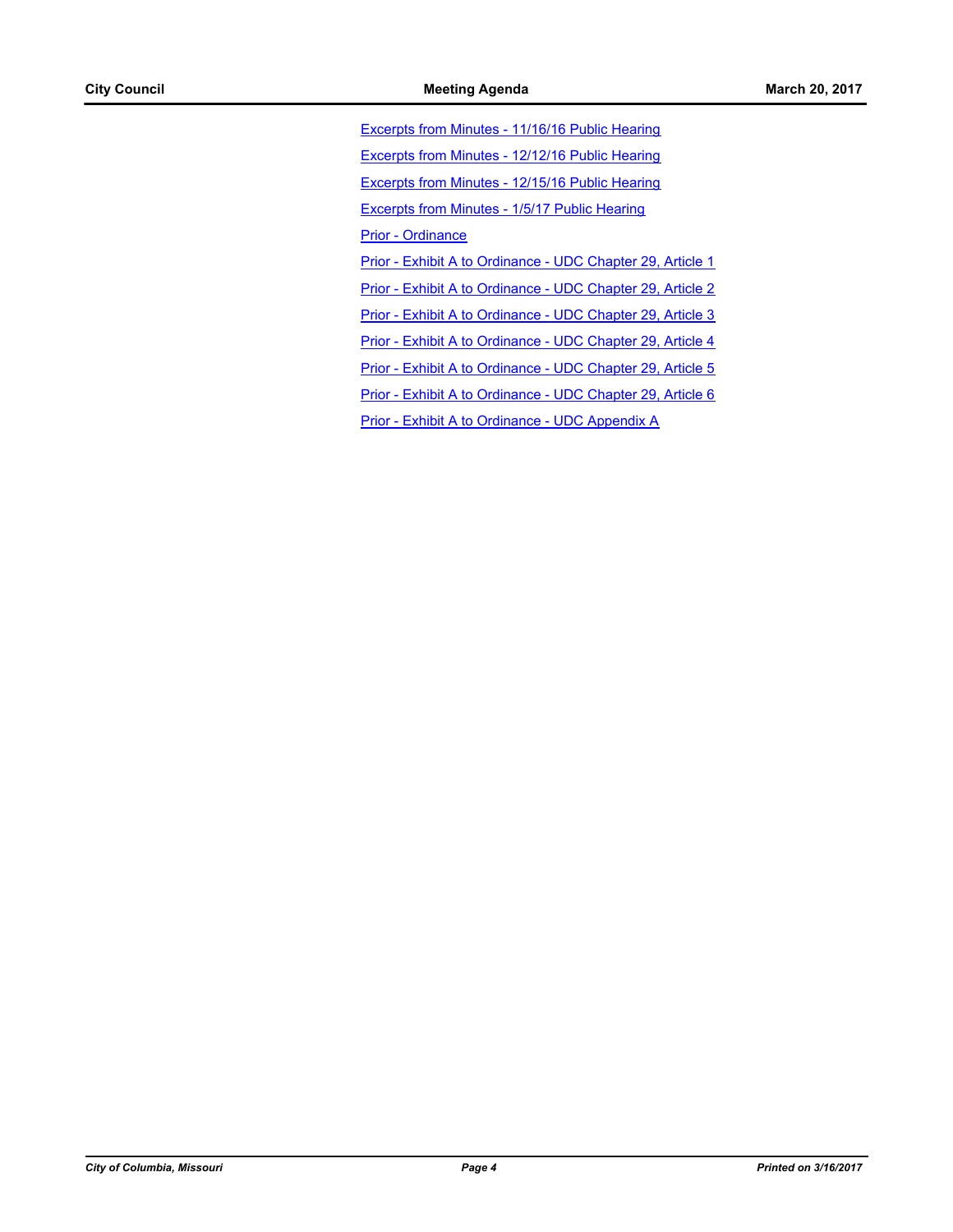PH4-17 Consideration of the FY 2016 Consolidated Annual Performance and Evaluation Report (CAPER).

*Recommended Action:* [No Action Required/Mayor Memo]

**Attachments: [Council Memo](http://gocolumbiamo.legistar.com/gateway.aspx?M=F&ID=09297073-d239-4e53-a91b-518adf252964.docx)** 

[FY 2016 Consolidated Annual Performance Report \(CAPER\)](http://gocolumbiamo.legistar.com/gateway.aspx?M=F&ID=49dd4b7d-ad81-4914-b0a8-6a04e4ae5fdc.docx)

PH5-17 Proposed replacement of Bridges #5 and #7 and, if funding allows, Bridge #8 on the MKT Nature/Fitness Trail.

*Recommended Action:* [See B74-17/Mayor Memo]

**Attachments: [Council Memo](http://gocolumbiamo.legistar.com/gateway.aspx?M=F&ID=f64c3595-bb30-4f3e-bb01-67e24f526a16.docx)** 

[MKT Trail Detour Map](http://gocolumbiamo.legistar.com/gateway.aspx?M=F&ID=71f46e0a-1f4d-476c-8337-e5254eb4aa94.pdf)

**[Photos](http://gocolumbiamo.legistar.com/gateway.aspx?M=F&ID=e1050f3d-3118-4006-8f7a-c5b87d620c15.pdf)** 

B74-17 Authorizing replacement of Bridges #5 and #7 and, if funding allows, Bridge #8 on the MKT Nature/Fitness Trail; calling for bids through the Purchasing Division.

*Recommended Action:* [2nd Read & Vote/Mayor Memo]

**Attachments: [Council Memo](http://gocolumbiamo.legistar.com/gateway.aspx?M=F&ID=4303e3a0-1342-4fd5-94e4-c321bedd3a28.docx)** [MKT Trail Detour Map](http://gocolumbiamo.legistar.com/gateway.aspx?M=F&ID=f9b79901-c34a-4085-967f-4cb83076d609.pdf) **[Photos](http://gocolumbiamo.legistar.com/gateway.aspx?M=F&ID=a9427b37-044f-40b1-ac6a-acf004ce4440.pdf)** 

**[Ordinance](http://gocolumbiamo.legistar.com/gateway.aspx?M=F&ID=d0c05e0f-c5a5-42c2-a5e4-fe6af02b3fdd.doc)** 

## **VI. OLD BUSINESS**

B66-17 Granting a variance from the requirements of Section 25-48.1 of the City Code relating to construction of a sidewalk along a portion of the north side of Proctor Drive, approximately 550 feet east of Creasy Springs Road (811 Proctor Drive) (Case No. 17-16).

*Recommended Action:* [2nd Read & Vote/Mayor Memo]

**Attachments: [Council Memo](http://gocolumbiamo.legistar.com/gateway.aspx?M=F&ID=dab6cd84-ccec-4f85-8c78-ddc328dbf9be.docx)** [Staff Report to Planning and Zoning Commission](http://gocolumbiamo.legistar.com/gateway.aspx?M=F&ID=e8307dbe-79dc-4270-92b6-199cdb85dc2a.pdf) [Locator Maps](http://gocolumbiamo.legistar.com/gateway.aspx?M=F&ID=bbcfb64b-93bc-495a-b9ca-7043ad20bb31.pdf) **[Attachment to PZC Report - Applicant Variance Letter](http://gocolumbiamo.legistar.com/gateway.aspx?M=F&ID=9649d3b3-aded-4043-8fbf-8d6a9c55bf47.pdf)** [Excerpts from Minutes](http://gocolumbiamo.legistar.com/gateway.aspx?M=F&ID=0549a2ad-7b95-477a-ad28-fb1e2984f9d6.docx) **[Ordinance](http://gocolumbiamo.legistar.com/gateway.aspx?M=F&ID=94982b19-cfe7-457a-9b97-c7cc7b6d8757.doc)**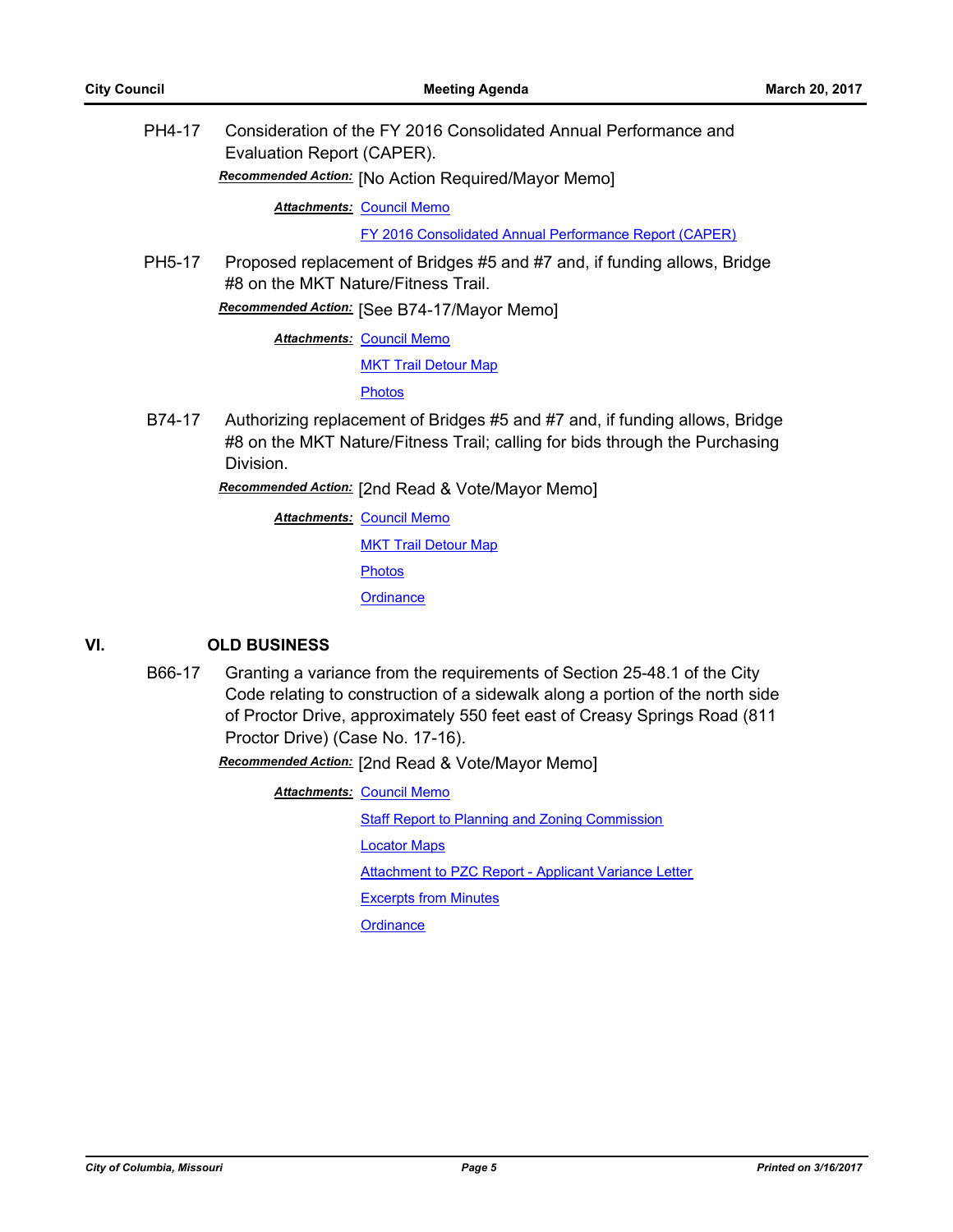B68-17 Amending Chapter 14 of the City Code to prohibit parking on a portion of the north side of University Avenue, between College Avenue and Ann Street. *Recommended Action:* [2nd Read & Vote/Mayor Memo]

**Attachments: [Amendment Sheet](http://gocolumbiamo.legistar.com/gateway.aspx?M=F&ID=0ea4a472-5a37-477a-8cfc-368d686844c6.doc)** 

[Supplemental - Council Memo](http://gocolumbiamo.legistar.com/gateway.aspx?M=F&ID=d995cc6d-50ff-4668-9626-5d10b8b17c2c.docx) [Supplemental - Location Map - University Avenue](http://gocolumbiamo.legistar.com/gateway.aspx?M=F&ID=b2d274da-c7cb-4ca4-8fd7-1b1489ea84b6.pdf) [Council Memo](http://gocolumbiamo.legistar.com/gateway.aspx?M=F&ID=a222527a-cc80-41cd-9f48-9a1ac82834af.docx)

[Location Map](http://gocolumbiamo.legistar.com/gateway.aspx?M=F&ID=0c5fe6bf-d828-41a0-9c06-a2b8d180864f.pdf)

**[Ordinance](http://gocolumbiamo.legistar.com/gateway.aspx?M=F&ID=eede7b1d-e028-40da-b13a-f425a8a12068.doc)** 

B82-17 Authorizing an air service agreement with United Airlines, Inc.

*Recommended Action:* [2nd Read & Vote/Mayor Memo]

**Attachments: [Council Memo](http://gocolumbiamo.legistar.com/gateway.aspx?M=F&ID=5ca27d7b-6968-4b97-afff-3776b76925ff.docx)** 

**[Ordinance](http://gocolumbiamo.legistar.com/gateway.aspx?M=F&ID=be2be1f5-3405-449f-b3b5-94231281f56f.doc)** 

[Exhibit A to Ordinance](http://gocolumbiamo.legistar.com/gateway.aspx?M=F&ID=5e6e6c10-da13-455a-8003-d04efdc9001b.pdf)

B83-17 Authorizing a charitable contribution agreement with the Larry W. Potterfield Revocable Trust for the donation of property located at 840 N. Strawn Road. *Recommended Action:* [2nd Read & Vote/Mayor Memo]

> **Attachments: [Council Memo](http://gocolumbiamo.legistar.com/gateway.aspx?M=F&ID=a9c031b8-964a-4e9f-8c09-54e0558b96ce.docx) [Ordinance](http://gocolumbiamo.legistar.com/gateway.aspx?M=F&ID=567d31aa-eb7d-47e6-a44e-355801b17b1c.doc) [Exhibit A to Ordinance](http://gocolumbiamo.legistar.com/gateway.aspx?M=F&ID=d3b50c9d-427a-430b-b4d8-6b7be87a7a17.pdf)**

## **VII. CONSENT AGENDA**

B63-17 Approving the Final Plat of The Brooks, Plat No. 1 located on the west side of Rolling Hills Road and approximately 1,500 feet south of Richland Road; authorizing a performance contract (Case No. 16-135).

*Recommended Action:* [2nd Read & Vote/Mayor Memo]

**Attachments: [Council Memo](http://gocolumbiamo.legistar.com/gateway.aspx?M=F&ID=f7b581c2-87da-403c-8d2a-3c867865065e.docx)** [Locator Maps](http://gocolumbiamo.legistar.com/gateway.aspx?M=F&ID=7f8f4ff7-ac95-49b6-b6f9-b04c759e9066.pdf) [Final Plat](http://gocolumbiamo.legistar.com/gateway.aspx?M=F&ID=db1aa1b6-04c5-4a61-9ca2-f3ac1350666d.pdf) [Previoulsy Approved PUD Plan/Preliminary Plat](http://gocolumbiamo.legistar.com/gateway.aspx?M=F&ID=f85c5400-85fe-4ae8-aa5a-2705fb214f60.pdf) **[Ordinance](http://gocolumbiamo.legistar.com/gateway.aspx?M=F&ID=d6b2d043-769d-400a-96f9-6c6011729460.doc)** [Exhibit A to Ordinance](http://gocolumbiamo.legistar.com/gateway.aspx?M=F&ID=d3f2ea75-56a5-4ccb-9a53-fa79f8cab7ea.pdf)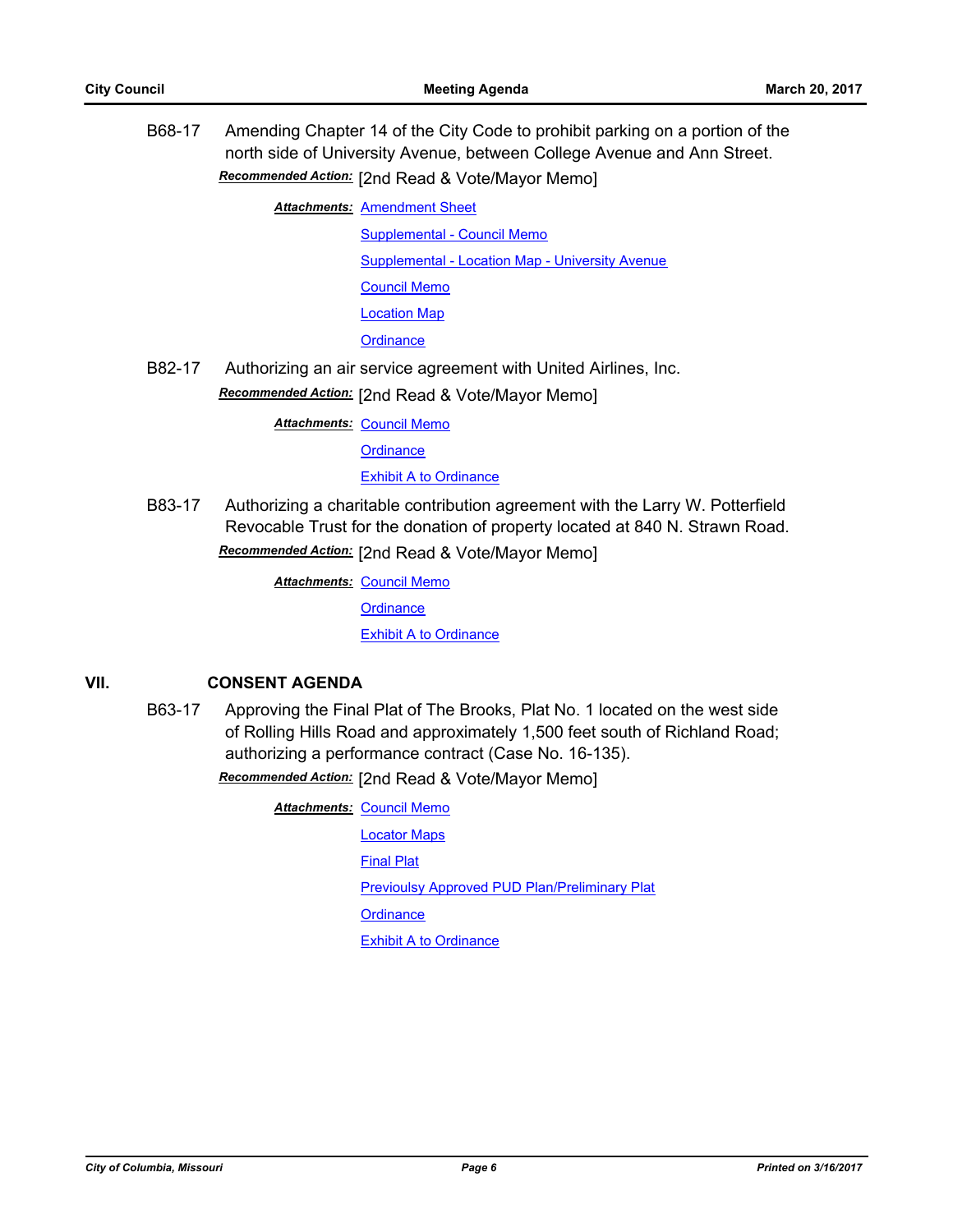B64-17 Approving the Replat of Columbia College East Subdivision located on the southeast corner of Range Line Street and Wilkes Boulevard (Case No. 17-56).

*Recommended Action:* [2nd Read & Vote/Mayor Memo]

**Attachments: [Council Memo](http://gocolumbiamo.legistar.com/gateway.aspx?M=F&ID=83d7eae4-c0fd-4d9c-a61e-e1dad8afa5da.docx)** 

- [Locator Maps](http://gocolumbiamo.legistar.com/gateway.aspx?M=F&ID=085846a4-eaae-4243-8cea-ddd7a9f14a51.pdf)
- [Final Plat](http://gocolumbiamo.legistar.com/gateway.aspx?M=F&ID=6fbe8369-5859-4876-ad53-a9430ca1fd86.pdf)

**[Ordinance](http://gocolumbiamo.legistar.com/gateway.aspx?M=F&ID=dcfa8cda-5b52-4b77-89e3-5383d7fa3b54.doc)** 

B65-17 Approving the Final Plat of The Villas at Old Hawthorne Plat 9, a Replat of a portion of Lot 5 of Old Hawthorne Plat 1, located on the north side of Screaming Eagle Lane and approximately 850 feet east of Old Hawthorne Drive (Case No. 17-66).

*Recommended Action:* [2nd Read & Vote/Mayor Memo]

**Attachments: [Council Memo](http://gocolumbiamo.legistar.com/gateway.aspx?M=F&ID=f57e471f-65c1-4b20-ae35-cda77060f2b6.docx)** 

[Final Plat](http://gocolumbiamo.legistar.com/gateway.aspx?M=F&ID=4e20bafe-8fe2-4d4b-a4f4-36f526b21859.pdf)

[Preliminary Plat/PUD Plan - Approved 2/15/17](http://gocolumbiamo.legistar.com/gateway.aspx?M=F&ID=9113191d-68a4-4707-9239-cde4ced36824.pdf)

**[Ordinance](http://gocolumbiamo.legistar.com/gateway.aspx?M=F&ID=22b10199-49be-49cf-a9be-07d9b2ddda0e.doc)** 

B67-17 Vacating right-of-way, temporary turnaround, drainage and utility easements between Lots 2 and 3 within the Final Plat of Sutter Industrial, Plat 3 located northeast of the intersection of Paris Road and Waco Road (Case No. 17-52).

*Recommended Action:* [2nd Read & Vote/Mayor Memo]

**Attachments: [Council Memo](http://gocolumbiamo.legistar.com/gateway.aspx?M=F&ID=f10feee1-c355-4484-9124-b7f3188c8d52.docx)** 

[Vacation Diagram](http://gocolumbiamo.legistar.com/gateway.aspx?M=F&ID=cc71b2c6-f85a-44ee-ba75-f1dda93a1057.pdf)

[Locator Maps](http://gocolumbiamo.legistar.com/gateway.aspx?M=F&ID=6bd7e212-2ad9-4a77-9810-35e8de063e8d.pdf)

**[Ordinance](http://gocolumbiamo.legistar.com/gateway.aspx?M=F&ID=f31779fd-71c7-430a-82c0-f92e97f6c344.doc)** 

B69-17 Authorizing a third supplemental agreement with the Missouri Highways and Transportation Commission for transportation enhancement funds relating to the non-motorized (GetAbout) pilot project.

*Recommended Action:* [2nd Read & Vote/Mayor Memo]

**Attachments: [Council Memo](http://gocolumbiamo.legistar.com/gateway.aspx?M=F&ID=aa54654c-5323-4ab3-8cad-c67bad85f877.docx)** 

**[Ordinance](http://gocolumbiamo.legistar.com/gateway.aspx?M=F&ID=83680141-da28-4ab2-b495-02eb54ed54b4.doc)**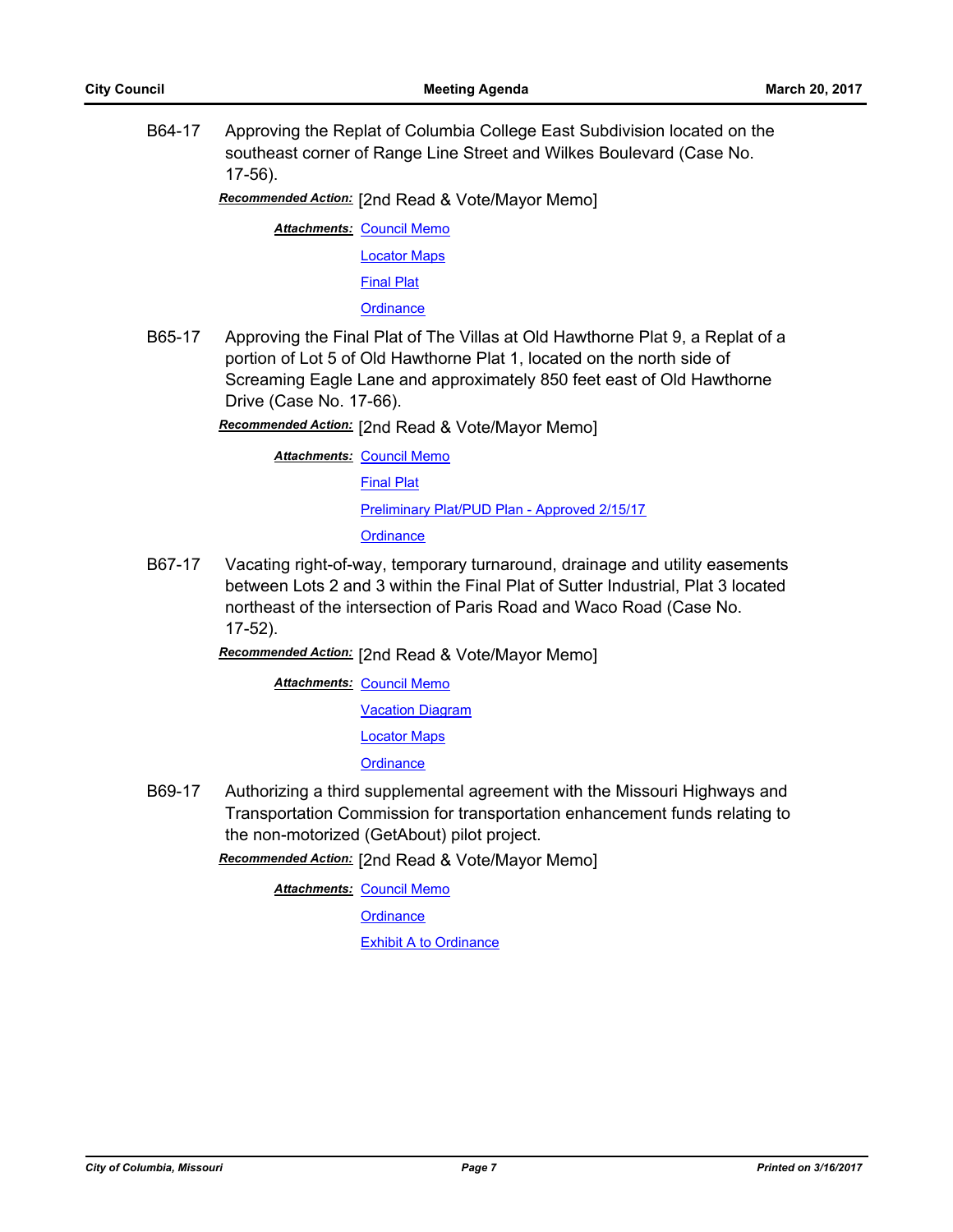B70-17 Authorizing STP-Urban Program Supplemental Agreement #2 with the Missouri Highways and Transportation Commission for the Providence Road improvement project from Turner Avenue to Stadium Boulevard; appropriating funds.

*Recommended Action:* [2nd Read & Vote/Mayor Memo]

**Attachments: [Council Memo](http://gocolumbiamo.legistar.com/gateway.aspx?M=F&ID=43a88d0c-445a-4051-b087-23d7de53571a.docx)** 

[Diagram](http://gocolumbiamo.legistar.com/gateway.aspx?M=F&ID=ca4e02a6-ee5c-470f-8061-e9283e74fc7b.pdf)

**[Ordinance](http://gocolumbiamo.legistar.com/gateway.aspx?M=F&ID=931f8c9d-0046-440d-83eb-11c536740552.doc)** 

## [Exhibit A to Ordinance](http://gocolumbiamo.legistar.com/gateway.aspx?M=F&ID=dcd91faf-22b9-416e-8954-e07a3d663875.pdf)

B71-17 Accepting conveyances for sidewalk, street and temporary turnaround purposes.

*Recommended Action:* [2nd Read & Vote/Mayor Memo]

**Attachments: [Council Memo](http://gocolumbiamo.legistar.com/gateway.aspx?M=F&ID=9c10c5c9-0438-4254-a65f-e58b7e2203c3.docx)** 

**[Ordinance](http://gocolumbiamo.legistar.com/gateway.aspx?M=F&ID=cec269ba-1483-42fe-b49c-d22962e59f9a.doc)** 

B72-17 Authorizing an agreement with Robert M. Doroghazi for replacement of existing three-phase electric service on property located at 115 E. Bingham Road.

*Recommended Action:* [2nd Read & Vote/Mayor Memo]

**Attachments: [Council Memo](http://gocolumbiamo.legistar.com/gateway.aspx?M=F&ID=bf8eb6e7-253e-46f9-bd38-5593a3df7521.docx)** 

**[Ordinance](http://gocolumbiamo.legistar.com/gateway.aspx?M=F&ID=b3e96113-cbfc-45ef-902b-daa890bf6d40.doc)** 

[Attachment A to Ordinance](http://gocolumbiamo.legistar.com/gateway.aspx?M=F&ID=dc3ecd4d-edf1-49cb-b9d7-55aad19c7816.pdf)

B73-17 Authorizing a first addendum to the power purchase agreement with The Curators of the University of Missouri for the sale of wind energy and associated credits produced by Crystal Lake III.

*Recommended Action:* [2nd Read & Vote/Mayor Memo]

**Attachments: [Council Memo](http://gocolumbiamo.legistar.com/gateway.aspx?M=F&ID=d6900e66-05e5-46bf-b1ee-2ae389b97f60.docx)** 

**[Ordinance](http://gocolumbiamo.legistar.com/gateway.aspx?M=F&ID=9bbca353-8df6-4425-846e-8bb5d8ab46ec.doc)** 

[Exhibit A to Ordinance](http://gocolumbiamo.legistar.com/gateway.aspx?M=F&ID=0a9fa089-a508-4176-bbcf-bbc4b80bd6b9.pdf)

B75-17 Authorizing the City Manager to execute a grant of easement for sewer purposes with Boone County Regional Sewer District for the construction and maintenance of a force main sewer line across two tracts of land managed by the Parks and Recreation Department located adjacent to Creasy Springs Road.

*Recommended Action:* [2nd Read & Vote/Mayor Memo]

**Attachments: [Council Memo](http://gocolumbiamo.legistar.com/gateway.aspx?M=F&ID=ef4c94da-3586-43f0-bbf4-c9450daf5678.docx)** 

**[Maps](http://gocolumbiamo.legistar.com/gateway.aspx?M=F&ID=b83cff52-6d2c-4f1a-9b93-9021acec9620.pdf)** 

**[Ordinance](http://gocolumbiamo.legistar.com/gateway.aspx?M=F&ID=4c7c8d78-bcd8-4e0b-848b-eb98cb5e31c0.doc)** 

[Attachment A to Ordinance](http://gocolumbiamo.legistar.com/gateway.aspx?M=F&ID=715ba673-95e5-42d5-9d88-34ad71a65101.pdf)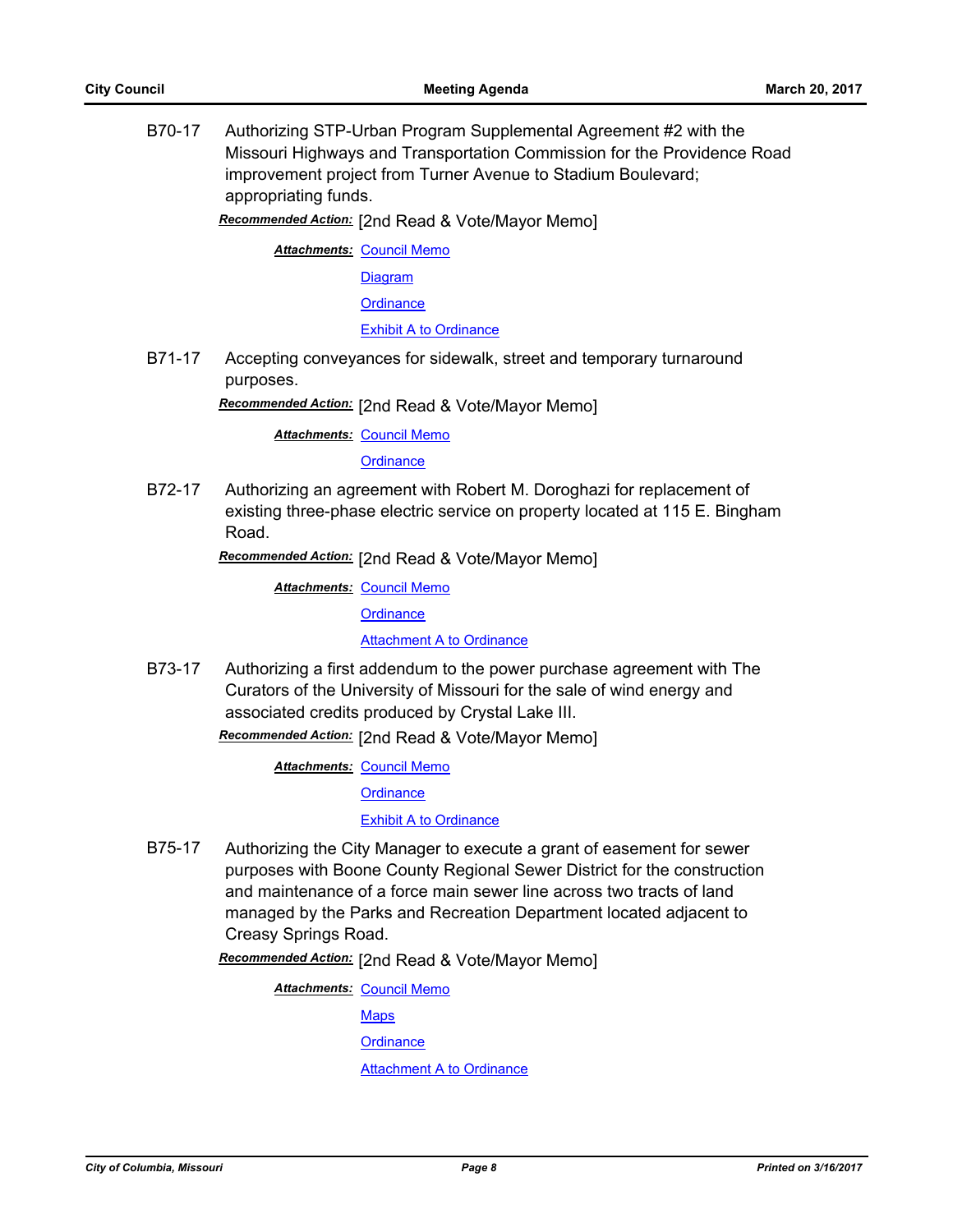B76-17 Authorizing a facilities and services agreement with The Curators of the University of Missouri for the use of Peace Park for the Fourth of July Celebration and Fireworks Display.

*Recommended Action:* [2nd Read & Vote/Mayor Memo]

**Attachments: [Council Memo](http://gocolumbiamo.legistar.com/gateway.aspx?M=F&ID=b1baf75e-c856-4807-b16b-aef1e3191d55.docx)** 

**[Ordinance](http://gocolumbiamo.legistar.com/gateway.aspx?M=F&ID=ac206b92-30d3-4455-b0cb-717474084a64.doc)** 

[Exhibit A to Ordinance](http://gocolumbiamo.legistar.com/gateway.aspx?M=F&ID=b2a9835a-2bc9-433c-9769-ba775c7ba01a.pdf)

B77-17 Authorizing Amendment No. 3 to the program services contract with the Missouri Department of Health and Senior Services for public health emergency preparedness services.

*Recommended Action:* [2nd Read & Vote/Mayor Memo]

**Attachments: [Council Memo](http://gocolumbiamo.legistar.com/gateway.aspx?M=F&ID=b212455d-a69e-4a8b-836e-844482b63ba3.docx)** 

**[Ordinance](http://gocolumbiamo.legistar.com/gateway.aspx?M=F&ID=0f209dce-3a4f-40aa-a810-d292c0af7fb3.doc)** 

**[Exhibit A to Ordinance](http://gocolumbiamo.legistar.com/gateway.aspx?M=F&ID=1490653e-8c22-4bba-991d-d1d70068fb5c.pdf)** 

B78-17 Authorizing an educational affiliation agreement with The Curators of the University of Missouri, on behalf of the University of Missouri-St. Louis College of Nursing, to provide health clinical experience and instruction for nursing students.

*Recommended Action:* [2nd Read & Vote/Mayor Memo]

**Attachments: [Council Memo](http://gocolumbiamo.legistar.com/gateway.aspx?M=F&ID=60ef705d-d1e2-4f19-8776-7d6525875556.docx)** 

**[Ordinance](http://gocolumbiamo.legistar.com/gateway.aspx?M=F&ID=87dc47c8-f623-4552-a24d-157f7331db3a.doc)** 

[Exhibit A to Ordinance](http://gocolumbiamo.legistar.com/gateway.aspx?M=F&ID=1cb93dcd-56bc-4cb0-a7be-5b8db4cc01ca.pdf)

B79-17 Authorizing an agreement with Columbia Public Schools for the Healthy Eating and Active Living (HEAL) program.

*Recommended Action:* [2nd Read & Vote/Mayor Memo]

**Attachments: [Council Memo](http://gocolumbiamo.legistar.com/gateway.aspx?M=F&ID=878cf4fc-a7b1-4190-b842-4124baf46241.docx)** 

**[Ordinance](http://gocolumbiamo.legistar.com/gateway.aspx?M=F&ID=1d6e3b89-1c2e-4993-871c-39fea780a187.doc)** 

[Attachment A to Ordinance](http://gocolumbiamo.legistar.com/gateway.aspx?M=F&ID=70d6c47b-1494-45c1-b49f-f76478e80f1b.pdf)

B80-17 Accepting a donation from Central Bank of Boone County, Missouri for the 2017 Fair Housing and Lending Seminar; appropriating funds.

*Recommended Action:* [2nd Read & Vote/Mayor Memo]

**Attachments: [Council Memo](http://gocolumbiamo.legistar.com/gateway.aspx?M=F&ID=1da1d352-c9e4-4092-8855-43b25d647fea.docx)** 

**[Ordinance](http://gocolumbiamo.legistar.com/gateway.aspx?M=F&ID=3bf8447b-451e-4004-ae7c-0220e6173996.doc)** 

B81-17 Authorizing a license agreement with The Curators of the University of Missouri for the use of a portion of the Columbia Regional Airport for certified instruction and training programs for police and fire education.

*Recommended Action:* [2nd Read & Vote/Mayor Memo]

**Attachments: [Council Memo](http://gocolumbiamo.legistar.com/gateway.aspx?M=F&ID=60638a55-a3ad-4518-b342-da1d8b2616bf.docx)** 

**[Ordinance](http://gocolumbiamo.legistar.com/gateway.aspx?M=F&ID=9e38b1fd-3896-4a44-8b59-ad6aa15a5c3f.doc)**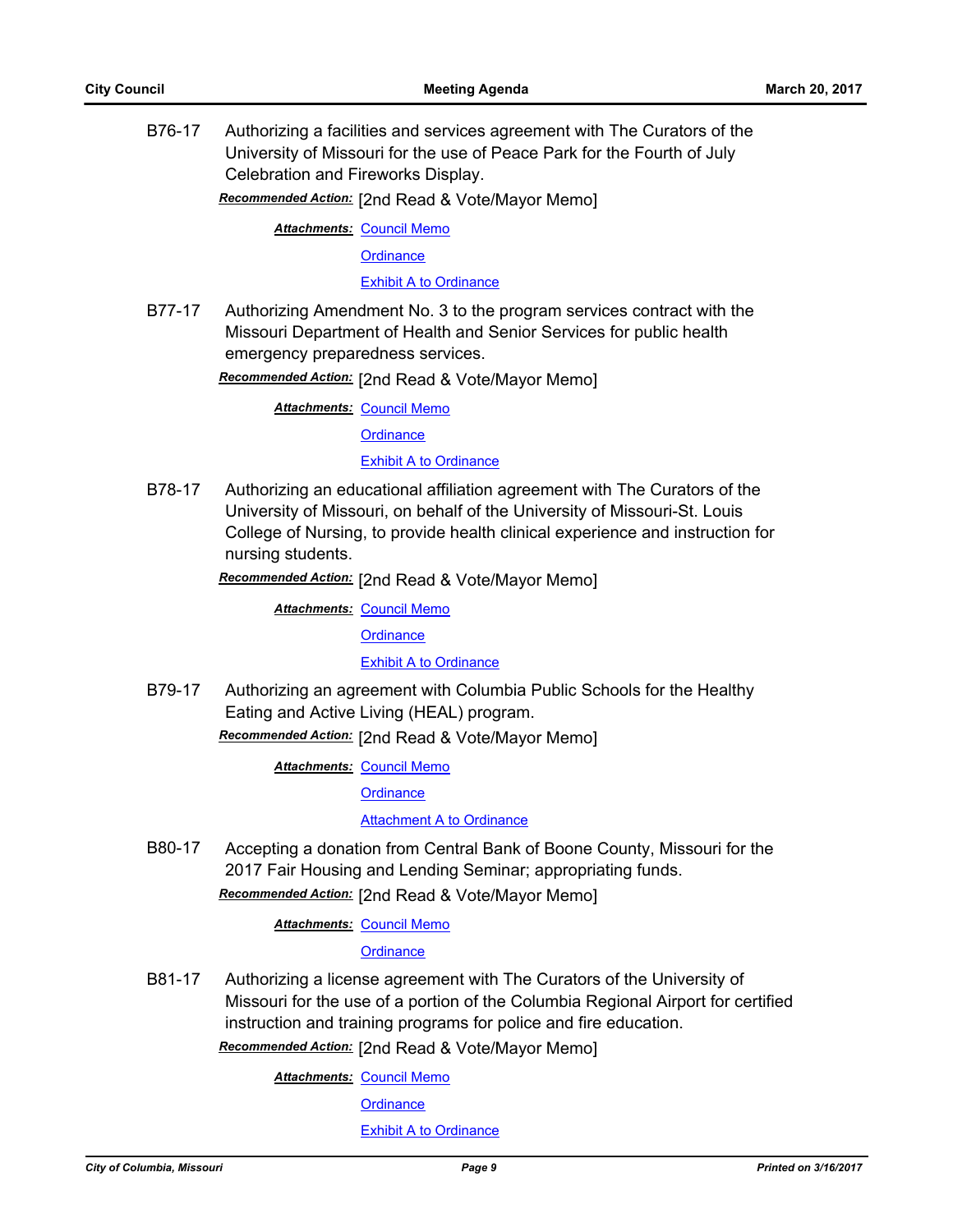R33-17 Setting a public hearing: proposed reconstruction of Taxiway C at the Columbia Regional Airport.

*Recommended Action:* [Read & Vote/Mayor Memo]

**Attachments: [Council Memo](http://gocolumbiamo.legistar.com/gateway.aspx?M=F&ID=b8e17e0c-a01d-4bc4-83bb-4f9e8843ce72.docx)** 

**[Diagram](http://gocolumbiamo.legistar.com/gateway.aspx?M=F&ID=18c642b9-a2d1-42b6-853c-705cfb1a6c79.pdf)** 

**[Resolution](http://gocolumbiamo.legistar.com/gateway.aspx?M=F&ID=989ce02a-efb2-4090-a78b-336bd97653c1.doc)** 

R34-17 Setting a public hearing: proposed demolition of structures located on City-owned property at 1104 Worley Street and 1105 Again Street to correct storm water and sanitary sewer issues.

*Recommended Action:* [Read & Vote/Mayor Memo]

**Attachments: [Council Memo](http://gocolumbiamo.legistar.com/gateway.aspx?M=F&ID=c7fd8dd6-9b51-4c7b-90bc-46736ffa1996.docx) [Demolition Diagram](http://gocolumbiamo.legistar.com/gateway.aspx?M=F&ID=110e5d84-b9bb-427f-ac8e-33510be4eed3.pdf)** [Crosswalk Diagram](http://gocolumbiamo.legistar.com/gateway.aspx?M=F&ID=7eab1c8a-2240-4d59-abd9-6bd71991f1d0.pdf) **[Resolution](http://gocolumbiamo.legistar.com/gateway.aspx?M=F&ID=483b16e1-d931-450f-8a3e-f30f10a475d8.doc)** 

R35-17 Adjusting the stipends for city council members in accordance with Article II, Section 7 of the Home Rule Charter for the City of Columbia, Missouri. *Recommended Action:* [Read & Vote/Mayor Memo]

**Attachments: [Council Memo](http://gocolumbiamo.legistar.com/gateway.aspx?M=F&ID=9003f4eb-6339-49ae-ae20-86e2ecf6df4c.docx)** 

**[Resolution](http://gocolumbiamo.legistar.com/gateway.aspx?M=F&ID=3a8e9c66-a5d7-4758-ad96-04683858de1f.doc)** 

R36-17 Authorizing an agreement with Columbia Access Television (CAT) for operation of the public access channel in FY 2017.

*Recommended Action:* [Read & Vote/Mayor Memo]

**Attachments: [Council Memo](http://gocolumbiamo.legistar.com/gateway.aspx?M=F&ID=80a8c955-daeb-4848-b031-54c3e9c61242.docx)** 

**[Resolution](http://gocolumbiamo.legistar.com/gateway.aspx?M=F&ID=3ad2c78e-ae08-49e9-86c8-51a2593b2039.doc)** 

[Exhibit A to Resolution](http://gocolumbiamo.legistar.com/gateway.aspx?M=F&ID=c33d59a1-6c46-4102-8810-4e970c0dbc8b.pdf)

R37-17 Authorizing the public sale of Sewerage System Revenue Bonds, Series 2017.

*Recommended Action:* [Read & Vote/Mayor Memo]

**Attachments: [Council Memo](http://gocolumbiamo.legistar.com/gateway.aspx?M=F&ID=7388e551-3b59-409f-ba07-1e111524f153.docx)** 

#### **[Resolution](http://gocolumbiamo.legistar.com/gateway.aspx?M=F&ID=194cec28-46fa-48e3-aa1b-c075a4cf823f.doc)**

#### [Exhibit A to Resolution](http://gocolumbiamo.legistar.com/gateway.aspx?M=F&ID=325f6676-6f62-42ca-b9a6-d7baa984bd63.pdf)

### [Exhibit B to Resolution](http://gocolumbiamo.legistar.com/gateway.aspx?M=F&ID=55d7e2a3-12d7-4e47-b50a-95e594450d63.pdf)

R38-17 Authorizing the public sale of Special Obligation Improvement Bonds (Solid Waste System Project), Series 2017.

*Recommended Action:* [Read & Vote/Mayor Memo]

**Attachments: [Council Memo](http://gocolumbiamo.legistar.com/gateway.aspx?M=F&ID=c0cee1d4-908a-4d9d-8e9d-b6c4f8a3bc51.docx)** 

**[Resolution](http://gocolumbiamo.legistar.com/gateway.aspx?M=F&ID=4ae062eb-682c-4478-9681-956d3169760d.doc)** 

[Exhibit A to Resolution](http://gocolumbiamo.legistar.com/gateway.aspx?M=F&ID=0cbe4831-f04b-4225-bb08-fee516d6d2a7.pdf)

[Exhibit B to Resolution](http://gocolumbiamo.legistar.com/gateway.aspx?M=F&ID=1369c02d-005c-4be3-a223-14adff9d8f7f.pdf)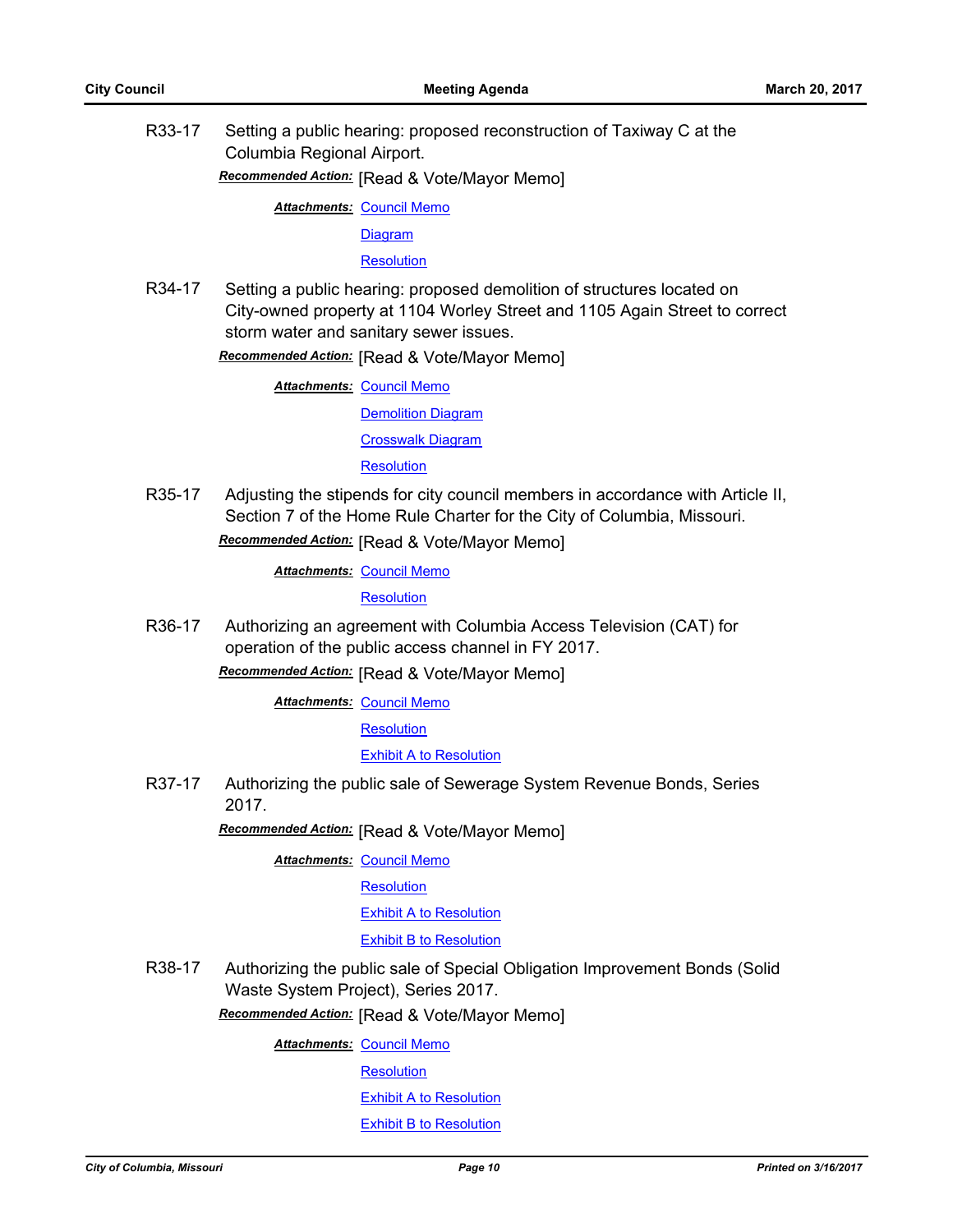## **VIII. NEW BUSINESS**

R39-17 Finding the structure located at 512 McBaine Avenue is a dangerous structure; authorizing an exception to Ordinance No. 022992 relating to the administrative delay on the demolition of structures in specified areas.

*Recommended Action:* [Read & Vote/Mayor Memo]

**Attachments: [Council Memo](http://gocolumbiamo.legistar.com/gateway.aspx?M=F&ID=c059ddd2-8807-4a99-9084-19e1829fad4b.docx) [Demolition Permit Application](http://gocolumbiamo.legistar.com/gateway.aspx?M=F&ID=e9ddbffd-e6a9-4003-a3a0-ccc1bb01087f.pdf) [Demolition Site Plan](http://gocolumbiamo.legistar.com/gateway.aspx?M=F&ID=3ab924e2-8754-4f33-ba9f-f43127c289d3.pdf)** [Original Plat](http://gocolumbiamo.legistar.com/gateway.aspx?M=F&ID=6a6b8c1f-c57f-44b8-9794-245beaf51d78.pdf) **[Resolution](http://gocolumbiamo.legistar.com/gateway.aspx?M=F&ID=75bbdc4f-0f59-450e-a562-5dc244d1e975.doc)** 

# **IX. INTRODUCTION AND FIRST READING**

B84-17 Authorizing the issuance of Sewerage System Revenue Bonds, Series 2017.

*Recommended Action:* [Intro & 1st Read/Mayor Memo]

**Attachments: [Council Memo](http://gocolumbiamo.legistar.com/gateway.aspx?M=F&ID=990c004f-7588-48c7-ac3e-9339e725c690.docx)** [Federal Tax Certificate](http://gocolumbiamo.legistar.com/gateway.aspx?M=F&ID=22b93cc4-3672-4702-8393-52949a8f2d03.doc) **[Ordinance](http://gocolumbiamo.legistar.com/gateway.aspx?M=F&ID=b2f933c2-aea4-4354-af2f-cdb8b50ebb6b.doc)** [Exhibit A to Ordinance](http://gocolumbiamo.legistar.com/gateway.aspx?M=F&ID=c3c0e1c8-206b-41a9-8c3e-e23fbc6902ba.pdf) [Exhibit B to Ordinance](http://gocolumbiamo.legistar.com/gateway.aspx?M=F&ID=049b0826-0b93-4213-bf3d-52f1ffa1ed31.pdf) [Exhibit C to Ordinance](http://gocolumbiamo.legistar.com/gateway.aspx?M=F&ID=10cc82cb-f274-49b0-b925-1d565f1c4eeb.pdf) [Exhibit D to Ordinance](http://gocolumbiamo.legistar.com/gateway.aspx?M=F&ID=9e6e909c-c146-48ec-8586-89ecd97d0267.pdf)

B85-17 Authorizing the issuance of Special Obligation Improvement Bonds (Solid Waste System Project), Series 2017.

*Recommended Action:* [Intro & 1st Read/Mayor Memo]

**Attachments: [Council Memo](http://gocolumbiamo.legistar.com/gateway.aspx?M=F&ID=beecddf3-ed5f-4b5b-b3a6-79a616c1d2df.docx)** 

[Federal Tax Certificate](http://gocolumbiamo.legistar.com/gateway.aspx?M=F&ID=6c55f1fd-4e67-44da-bc04-c71e10400fd0.doc)

**[Ordinance](http://gocolumbiamo.legistar.com/gateway.aspx?M=F&ID=3e9981e4-c402-4b25-8cb7-4b494868c162.doc)** 

**[Exhibit A to Ordinance](http://gocolumbiamo.legistar.com/gateway.aspx?M=F&ID=f2d75964-f387-494d-89ce-02a62cab1db2.pdf)** 

[Exhibit B to Ordinance](http://gocolumbiamo.legistar.com/gateway.aspx?M=F&ID=feb45b45-99da-41c9-8284-b85e49937f53.pdf)

**[Exhibit C to Ordinance](http://gocolumbiamo.legistar.com/gateway.aspx?M=F&ID=175fd9a1-82f1-4fe2-bdc1-04bae0a3262c.pdf)**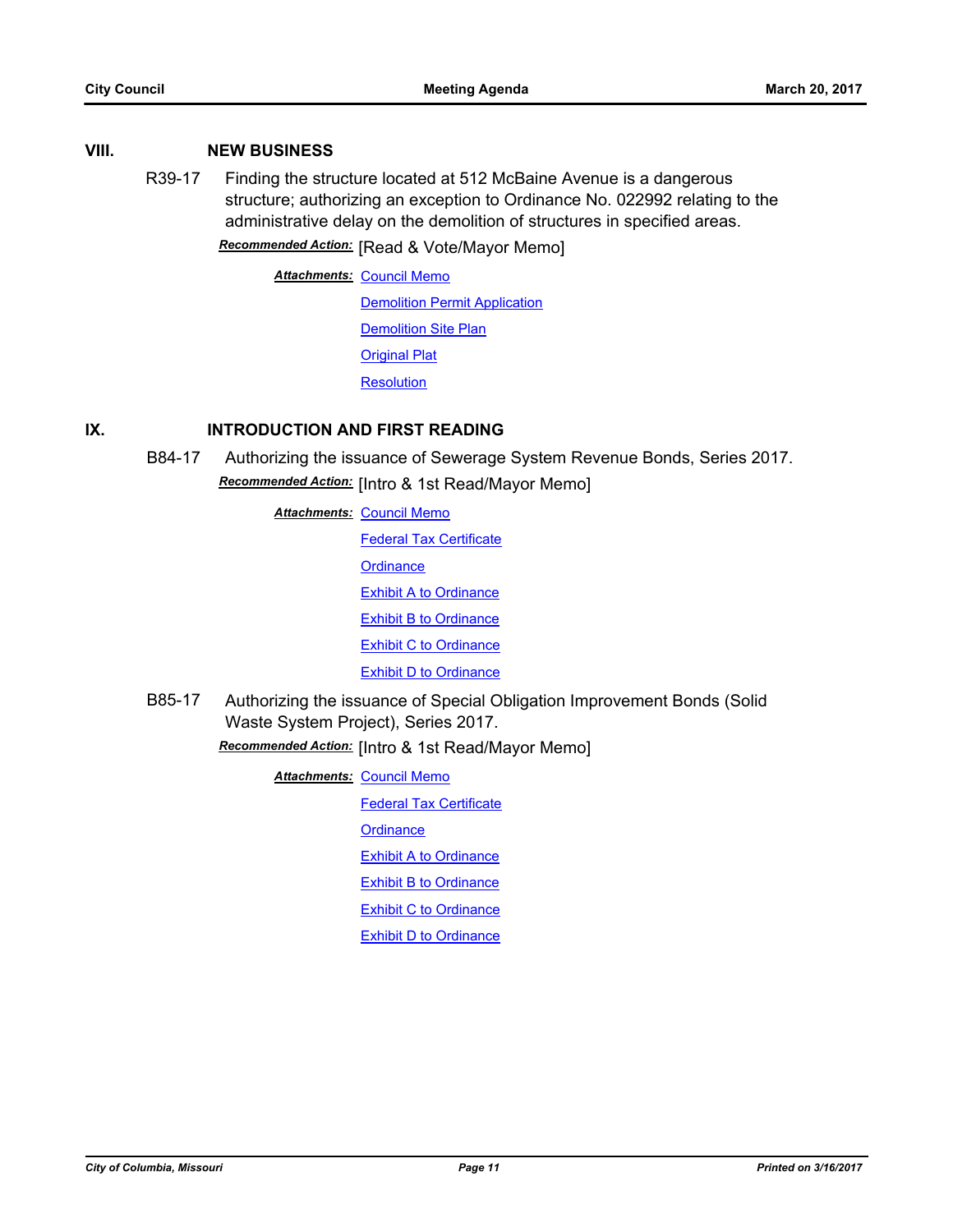B86-17**\*\*** Approving the Sinclair Estates O-P Development Plan located on the northeast corner of Southampton Drive and Sinclair Road (Case No. 17-63). *Recommended Action:* [Intro & 1st Read/Mayor Memo]

**Attachments: [Council Memo](http://gocolumbiamo.legistar.com/gateway.aspx?M=F&ID=623dd934-3890-4109-a4cf-cce2a590bc5c.docx)** 

[Locator Maps](http://gocolumbiamo.legistar.com/gateway.aspx?M=F&ID=be853fbb-4f47-44ac-880b-28992facd8d5.pdf)

[O-P Development Plan](http://gocolumbiamo.legistar.com/gateway.aspx?M=F&ID=c05c2d22-75bc-44a9-a492-20f7346ffc04.pdf)

[Staff Report to Planning and Zoning Commission](http://gocolumbiamo.legistar.com/gateway.aspx?M=F&ID=0c06977f-344c-4301-9e05-35a85c4036d7.docx)

[Attachment to PZC Report - Trip Generation Assessment](http://gocolumbiamo.legistar.com/gateway.aspx?M=F&ID=360b76b7-179c-4457-ba32-64363fd59b4c.pdf)

[Excerpts from Minutes](http://gocolumbiamo.legistar.com/gateway.aspx?M=F&ID=9785ce5b-7c32-4e7d-beae-576e270417f1.docx)

**[Ordinance](http://gocolumbiamo.legistar.com/gateway.aspx?M=F&ID=2517a2f1-e1ca-444d-a70e-94ea224deeaf.doc)** 

[Exhibit A to Ordinance](http://gocolumbiamo.legistar.com/gateway.aspx?M=F&ID=25d3920e-4150-4464-87d9-5f311a242b97.pdf)

B87-17**\*** Approving the Final Plat of Sinclair Estates located on the northeast corner of Southampton Drive and Sinclair Road; authorizing a performance contract (Case No. 17-65).

*Recommended Action:* [Intro & 1st Read/Mayor Memo]

**Attachments: [Council Memo](http://gocolumbiamo.legistar.com/gateway.aspx?M=F&ID=041c375f-1237-46e2-b895-47cf89106d1e.docx)** 

[Locator Maps](http://gocolumbiamo.legistar.com/gateway.aspx?M=F&ID=e4150dae-755a-4530-b752-629dd597bb8f.pdf)

[Final Plat](http://gocolumbiamo.legistar.com/gateway.aspx?M=F&ID=5641fc83-3829-47ab-99d1-8d43d767eb7e.pdf)

**[Ordinance](http://gocolumbiamo.legistar.com/gateway.aspx?M=F&ID=dbb1167a-5ed3-4f89-a294-012f4b130dee.doc)** 

**[Exhibit A to Ordinance](http://gocolumbiamo.legistar.com/gateway.aspx?M=F&ID=402fc846-c53e-455c-b243-55a5d5e22da2.pdf)** 

B88-17**\*** Approving the Final Plat of Fox Creek Subdivision Plat 1 located on the west side of Highway PP (3891 N. Highway PP); authorizing a performance contract (Case No. 17-24).

*Recommended Action:* [Intro & 1st Read/Mayor Memo]

**Attachments: [Council Memo](http://gocolumbiamo.legistar.com/gateway.aspx?M=F&ID=3e77bc48-a43d-48f8-8579-0f2762645e67.docx)** 

[Locator Maps](http://gocolumbiamo.legistar.com/gateway.aspx?M=F&ID=878cbd81-d9e7-49db-a88c-846b724a4983.pdf)

[Final Plat](http://gocolumbiamo.legistar.com/gateway.aspx?M=F&ID=99c478a4-06c2-4864-8996-cf02ea07fc12.pdf)

[Approved Preliminary Plat](http://gocolumbiamo.legistar.com/gateway.aspx?M=F&ID=3a76a0b0-13f4-4b7e-9a7b-97bc07cf0e1c.pdf)

**[Ordinance](http://gocolumbiamo.legistar.com/gateway.aspx?M=F&ID=4f9f81f5-523f-48df-8166-d2a20824f776.doc)**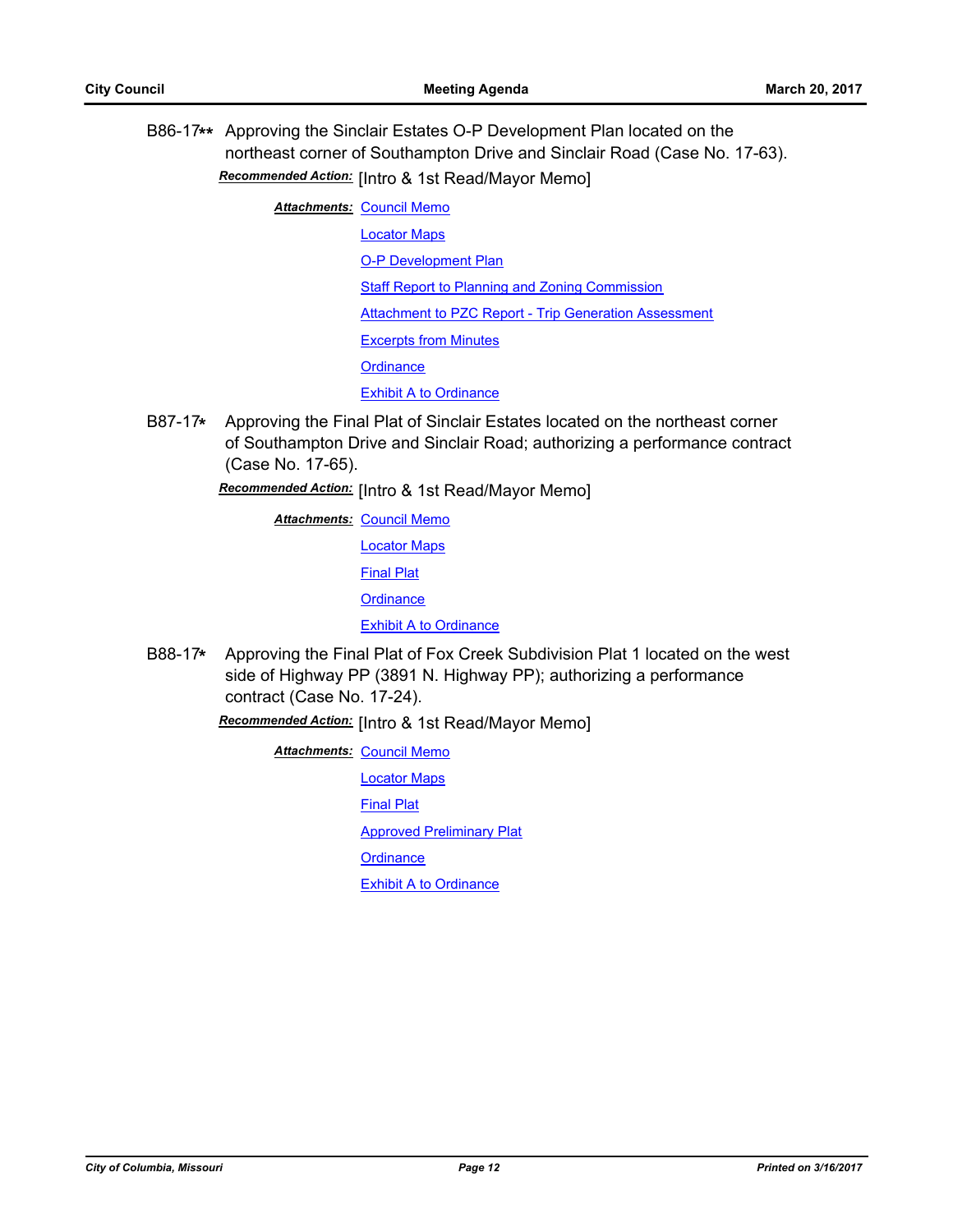B89-17**\*** Approving the Final Plat of Cobblestone Cottages Common Area, a Replat of Lot C1 Cobblestone Cottages, located on the southeast corner of Route K and Old Plank Road; authorizing a performance contract (Case No. 17-35).

*Recommended Action:* [Intro & 1st Read/Mayor Memo]

**Attachments: [Council Memo](http://gocolumbiamo.legistar.com/gateway.aspx?M=F&ID=1a3704ba-223f-4b8a-8030-71924cb5d7b1.docx)** [Locator Map](http://gocolumbiamo.legistar.com/gateway.aspx?M=F&ID=7c029cfc-b513-43c7-bced-29d4c4514a81.pdf) [Final Plat](http://gocolumbiamo.legistar.com/gateway.aspx?M=F&ID=0fb99797-46eb-4cbd-8da9-6f6052c3b0d5.pdf) [Common Lot and Easement Diagram](http://gocolumbiamo.legistar.com/gateway.aspx?M=F&ID=499d2fa9-9bbc-47b5-9800-d4d5e254b1d6.pdf) **[Previously Approved Final Plat](http://gocolumbiamo.legistar.com/gateway.aspx?M=F&ID=5d334ee4-fc94-4832-b093-80c75b8d7659.pdf)** [Prevously Approved PUD Plan](http://gocolumbiamo.legistar.com/gateway.aspx?M=F&ID=69988116-d5e1-49e3-9dd8-8079deab0239.pdf) **[Ordinance](http://gocolumbiamo.legistar.com/gateway.aspx?M=F&ID=40915ee2-25e5-47a4-bacc-4931c1c505d5.doc)** [Exhibit A to Ordinance](http://gocolumbiamo.legistar.com/gateway.aspx?M=F&ID=14fa19c1-1d6e-49a2-897f-44ef48b433d3.doc)

B90-17**\*** Vacating a utility easement on property located at 1110 and 1114 Wilkes Boulevard, adjacent to Pannell Street (Case No. 17-72).

*Recommended Action:* [Intro & 1st Read/Mayor Memo]

**Attachments: [Council Memo](http://gocolumbiamo.legistar.com/gateway.aspx?M=F&ID=6a4c905b-f288-47ae-b0f0-e4f28b9b7e2a.docx)** 

[Locator Maps](http://gocolumbiamo.legistar.com/gateway.aspx?M=F&ID=f17101dc-c02a-4450-81d1-18ad753cc953.pdf)

[Diagram - Petry Subdivision](http://gocolumbiamo.legistar.com/gateway.aspx?M=F&ID=da6db7cc-1e65-4142-8af7-4d85ac0fe16c.pdf)

**[Ordinance](http://gocolumbiamo.legistar.com/gateway.aspx?M=F&ID=98bf4900-4fe4-4f1d-b012-251c1faf535f.doc)** 

B91-17**\*** Vacating utility, water and sewer easements along the south and east sides of property located at 1900 I-70 Drive Southwest (Case No. 17-41).

*Recommended Action:* [Intro & 1st Read/Mayor Memo]

**Attachments: [Council Memo](http://gocolumbiamo.legistar.com/gateway.aspx?M=F&ID=c6c48235-3d4a-4b1b-a5f7-a39a6e0e32e7.docx)** 

[Locator Maps](http://gocolumbiamo.legistar.com/gateway.aspx?M=F&ID=51542002-a98a-4908-a7e9-d2301d9b4f19.pdf)

[Easement Vacation Graphic](http://gocolumbiamo.legistar.com/gateway.aspx?M=F&ID=fcd896f5-0049-4a0d-8c4a-d7383ba9a1f6.pdf)

**[Ordinance](http://gocolumbiamo.legistar.com/gateway.aspx?M=F&ID=9f484547-41e2-4866-9d5e-33015dae49fe.doc)** 

B92-17**\*** Appropriating funds received from Dunafon Enterprises, Inc., for payment in lieu of construction of an internal bridge over Mill Creek and a sidewalk along a portion of the east side of Scott Boulevard, to the Scott Boulevard Phase III street improvement project (Vawter School Road to Route KK).

*Recommended Action:* [Intro & 1st Read/Mayor Memo]

**Attachments: [Council Memo](http://gocolumbiamo.legistar.com/gateway.aspx?M=F&ID=05ac2d69-f8a7-4438-b8df-e47223c19444.docx)** 

**[Ordinance](http://gocolumbiamo.legistar.com/gateway.aspx?M=F&ID=3f1f976c-5b36-4f6a-b909-b15927e67d17.doc)** 

B93-17**\*** Authorizing the City Manager to execute a quitclaim deed to the State of Missouri, through the Missouri Highways and Transportation Commission. *Recommended Action:* [Intro & 1st Read/Mayor Memo]

**Attachments: [Council Memo](http://gocolumbiamo.legistar.com/gateway.aspx?M=F&ID=6640a320-1643-4845-a596-80f04bdf23ae.docx)** 

**[Ordinance](http://gocolumbiamo.legistar.com/gateway.aspx?M=F&ID=7663e29f-7a98-44ee-bffb-8adcf208b5a5.doc)** 

[Attachment A to the Ordinance](http://gocolumbiamo.legistar.com/gateway.aspx?M=F&ID=b2e6cf21-7e4b-47b1-acfe-b8323cf1cbc2.doc)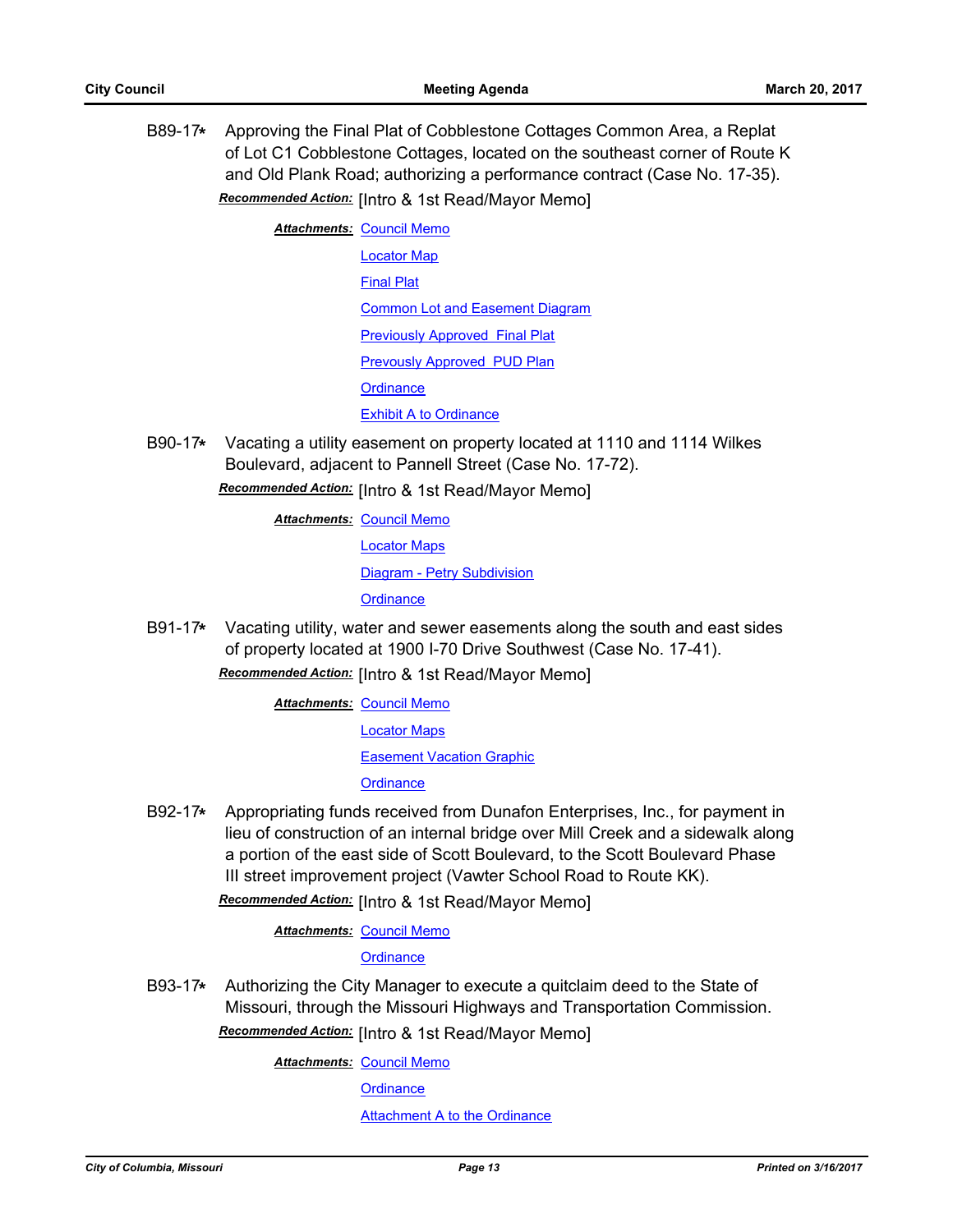B94-17**\*** Authorizing construction of the St. James Street and St. Joseph Street PCCE #24 sanitary sewer improvement project; authorizing the Purchasing Division to call for bids or contract for the work.

*Recommended Action:* [Intro & 1st Read/Mayor Memo]

**Attachments: [Council Memo](http://gocolumbiamo.legistar.com/gateway.aspx?M=F&ID=e35ad261-2d1d-48dd-9f34-5caa66b9f77e.docx)** 

**[Diagram](http://gocolumbiamo.legistar.com/gateway.aspx?M=F&ID=d660095a-c6ff-49d6-be24-3d1b503e6ad5.pdf)** 

**[Ordinance](http://gocolumbiamo.legistar.com/gateway.aspx?M=F&ID=963ecdb9-fb43-49dd-8390-f05ce6e6f9c1.doc)** 

B95-17**\*** Accepting conveyances for temporary construction, drainage, utility and BMP purposes; accepting Stormwater Management/BMP Facilities Covenants.

*Recommended Action:* [Intro & 1st Read/Mayor Memo]

**Attachments: [Council Memo](http://gocolumbiamo.legistar.com/gateway.aspx?M=F&ID=07c8c511-c57f-4b39-8830-5d593d24b265.docx)** 

**[Ordinance](http://gocolumbiamo.legistar.com/gateway.aspx?M=F&ID=f0e5ec52-7a5d-4209-8bab-c4e06f5dedca.doc)** 

B96-17**\*** Accepting conveyances for underground utility, electric utility and water utility purposes.

*Recommended Action:* [Intro & 1st Read/Mayor Memo]

**Attachments: [Council Memo](http://gocolumbiamo.legistar.com/gateway.aspx?M=F&ID=d9498402-c4e7-470d-beb1-cc038af18781.docx)** 

**[Ordinance](http://gocolumbiamo.legistar.com/gateway.aspx?M=F&ID=7979b79a-8295-4fb6-bf03-a75b6a64413a.doc)** 

B97-17**\*** Authorizing Amendment No. 2 to the program services contract with the Missouri Department of Health and Senior Services relating to the Teen Outreach Program (TOP); appropriating funds.

*Recommended Action:* [Intro & 1st Read/Mayor Memo]

**Attachments: [Council Memo](http://gocolumbiamo.legistar.com/gateway.aspx?M=F&ID=398ac5d1-34bb-457f-8c94-84f004d235dc.docx)** 

**[Ordinance](http://gocolumbiamo.legistar.com/gateway.aspx?M=F&ID=6b2982b0-17ef-47e8-92db-a34f3f57c5d1.doc)** 

[Exhibit A to Ordinance](http://gocolumbiamo.legistar.com/gateway.aspx?M=F&ID=3df7aca2-fb52-4157-b9c1-473384c3278f.pdf)

B98-17**\*** Authorizing a financial memorandum of understanding with the Missouri Department of Social Services - Family Support Division to expedite the filing and processing of electronic Medicaid applications for provision of presumptive eligibility for the Show Me Healthy Babies and MO HealthNet programs.

*Recommended Action:* [Intro & 1st Read/Mayor Memo]

**Attachments: [Council Memo](http://gocolumbiamo.legistar.com/gateway.aspx?M=F&ID=058bffe2-2bec-4333-863b-33ee35d22d2d.docx)** 

**[Ordinance](http://gocolumbiamo.legistar.com/gateway.aspx?M=F&ID=bd3e9d67-6d83-4bbc-aba4-588e57d963e6.doc)**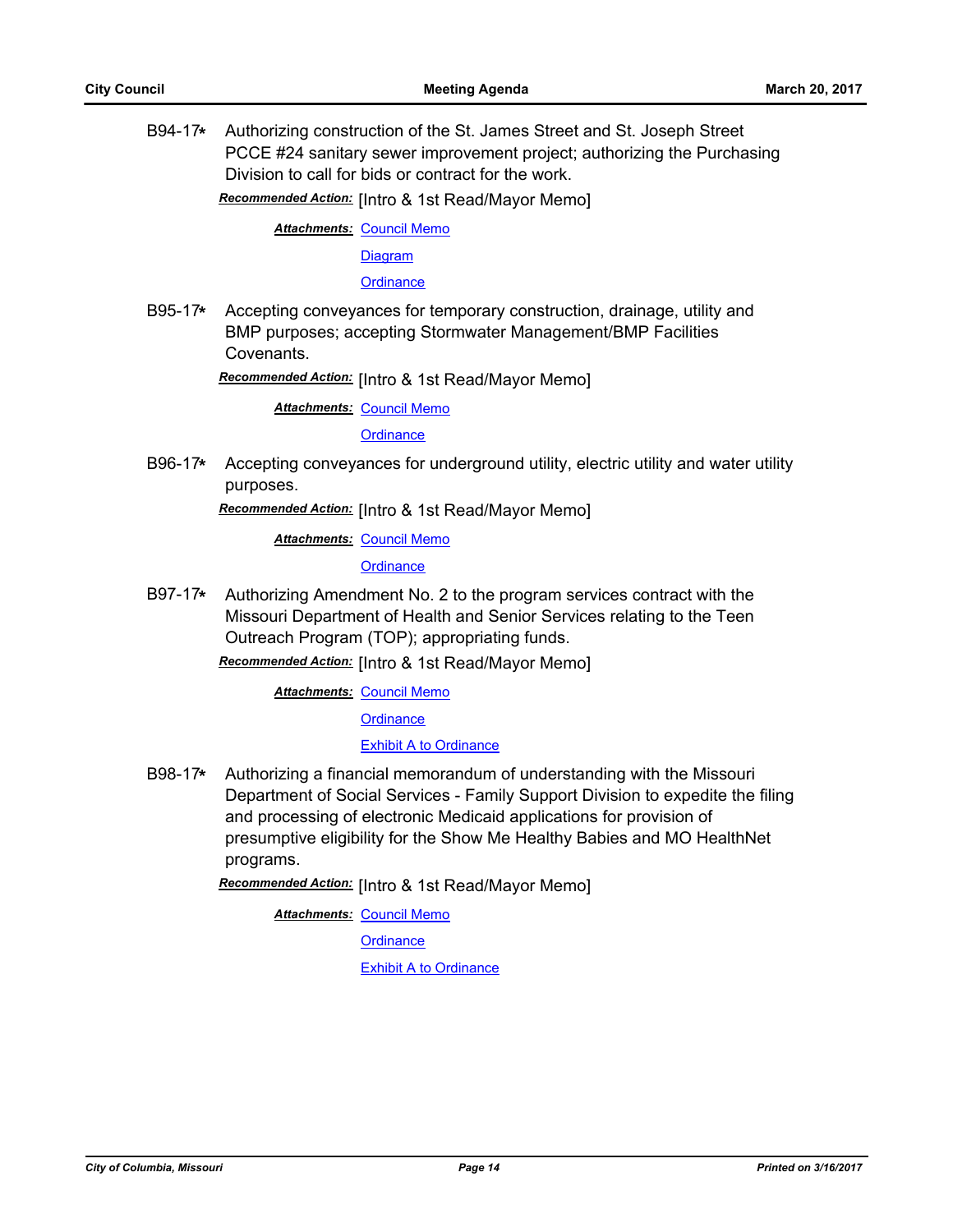B99-17**\*** Authorizing an agreement for professional engineering services with Carollo Engineers, Inc. for an update of the preliminary design report relating to the expansion of the McBaine Water Treatment Plant; appropriating funds.

*Recommended Action:* [Intro & 1st Read/Mayor Memo]

**Attachments: [Council Memo](http://gocolumbiamo.legistar.com/gateway.aspx?M=F&ID=d9b26d74-5d5d-4303-a497-6575f6ac4f7d.docx)** 

**[Ordinance](http://gocolumbiamo.legistar.com/gateway.aspx?M=F&ID=c45a80b3-460c-4b1c-89bd-8554c4711f77.doc)** 

[Exhibit A to Ordinance](http://gocolumbiamo.legistar.com/gateway.aspx?M=F&ID=bbd45de1-e4ac-4a85-a96f-4a059abd30a0.pdf)

**\*Non-zoning related introductory item that may be included on a future agenda as a consent item. Any such item can be removed from the consent agenda and placed under old business or new business at the request of a council member or any other interested person. The request must be made at the beginning of the council meeting at which the council bill or resolution is scheduled to be acted upon.** 

**\*\*Zoning related introductory item that may be included on a future agenda as a consent item. Any such item can be removed from the consent agenda and placed under old business at the request of a council member or any other interested person. The request must be made to the city clerk before noon on the Wednesday before the council meeting at which the council bill is scheduled to be considered for passage.**

**Non-asterisk items are expected to be included in a future agenda as a public hearing or an old business item.**

# **X. REPORTS**

REP20-17 Commission on Human Rights 2016 Annual Report. *Recommended Action:* [Memo]

*Attachments:* [HRC 2016 Annual Report](http://gocolumbiamo.legistar.com/gateway.aspx?M=F&ID=e8430d61-3569-404f-bd2e-0bb30ec4d612.pdf)

REP21-17 2017 Pavement Management Plan Report.

*Recommended Action:* [Memo]

**Attachments: [Council Memo](http://gocolumbiamo.legistar.com/gateway.aspx?M=F&ID=7631b2a8-6226-41bf-95e1-8207d47446bb.docx)** 

[Pavement Management Plan Report](http://gocolumbiamo.legistar.com/gateway.aspx?M=F&ID=69a9f5af-4a14-4f0c-9fa6-16e6cf826917.pdf)

[2016 PASER Map](http://gocolumbiamo.legistar.com/gateway.aspx?M=F&ID=8119b86a-c574-4507-8cf2-dbcb33f13e9d.pdf)

[PASER Rating Ward Maps](http://gocolumbiamo.legistar.com/gateway.aspx?M=F&ID=5575bea2-0c9f-4341-b189-67c8599028a2.pdf)

[2016 Maintenance Activities](http://gocolumbiamo.legistar.com/gateway.aspx?M=F&ID=fa28fbf2-08a3-46d3-a82c-2250d2a5e229.pdf)

REP22-17 Intra-Departmental Transfer of Funds Request. *Recommended Action:* [Memo]

**Attachments: [Council Memo](http://gocolumbiamo.legistar.com/gateway.aspx?M=F&ID=3adcda91-c0fb-4475-b5a8-3bd3a887b99b.docx)** 

[FY 2017 Transfers - Capital](http://gocolumbiamo.legistar.com/gateway.aspx?M=F&ID=08a58487-7dc9-464a-9566-9604dd94b202.pdf)

[FY 2017 Transfers - Non-Captial](http://gocolumbiamo.legistar.com/gateway.aspx?M=F&ID=6b9833b4-7033-4ad4-910c-5cf6099523b2.pdf)

**XI. GENERAL COMMENTS BY PUBLIC, COUNCIL AND STAFF**